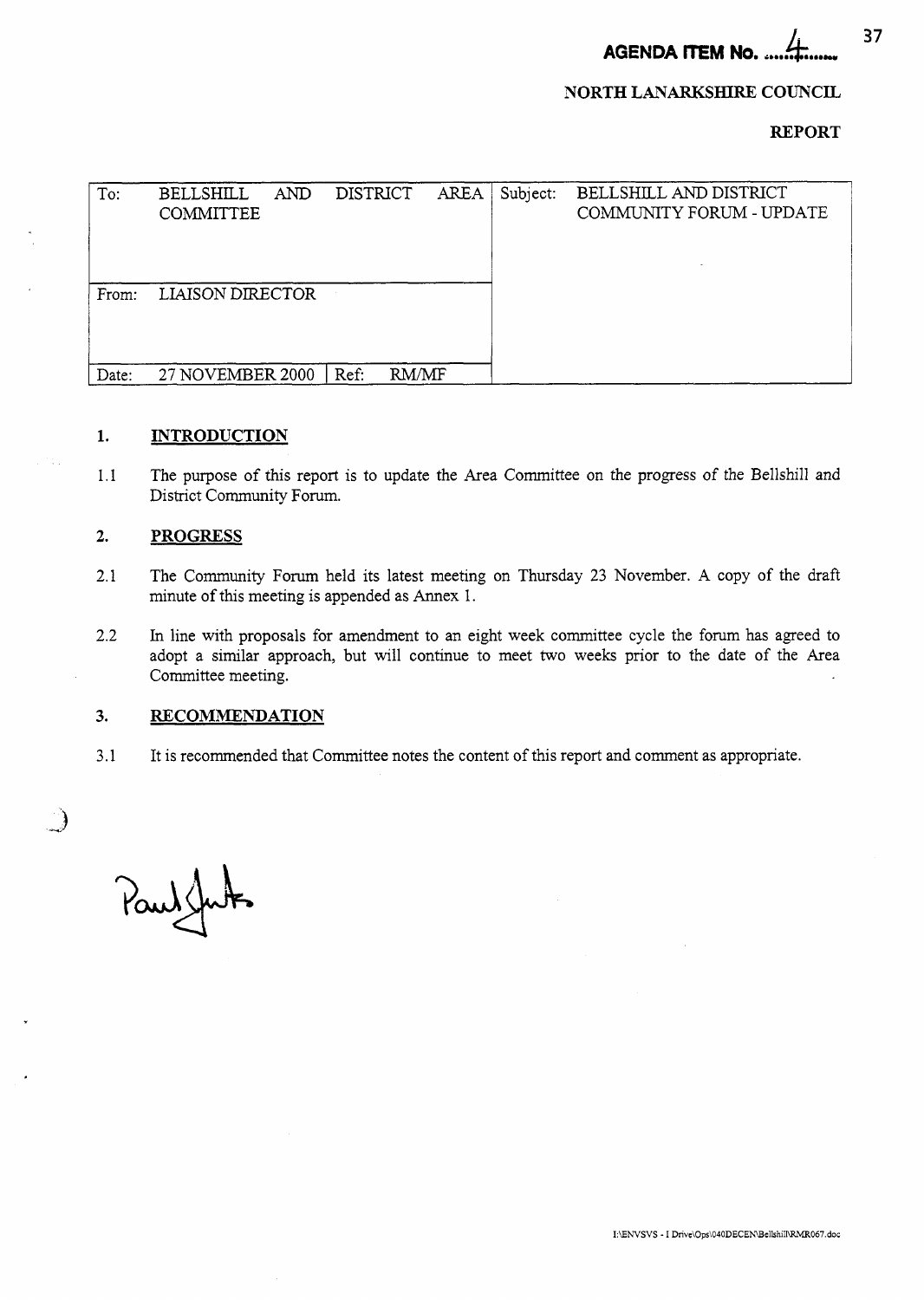# 38 Annex 1

# **Bellshill and District Community Forum**

# **Note of Meeting held on Thursday 23 November 2000 in Bellshill Cultural Centre**

*Present:* C Wotherspoon, J Gilmour, R McCarey, J Keen (Housing), T Leggate MBE, R McHarg (Community Services), *Sgt* D Callander (Police), G Williams, Councillor C Hebenton, Margaret Walker, T Skelton.

*Apologies:* **A** Law

# **1. Note of Meeting of 12 October 2000**

Approved as accurate

# **2. Matters Arising**

None

# **3. Police in Bellshill and District**

Sergeant Callander reported an overall increase Force wide in the crime statistics for the period, and gave a breakdown of the various groups of offences that had taken place.

Sergeant Callander detailed some positive activities within the area, including:

The launch of radio link with local retailers

Retail crime prevention advice including stalls within retail units on the run up to Christmas Distribution of credit card fraud packages to local retailers.

# **4. Adoption of Constitution**

The Forum agreed that the constitution, which had minor amendments, was now ready to be signed. Robert will distribute to office bearers for signature in the coming weeks.

# **5. Planning Applications**

As was previously agreed by the Forum a list of the weekly planning lists relevant to the Bellshill and District area was distributed and discussed. These will be distributed by Robert on a weekly basis to Forum members and discussed at the next Community Forum.

# *6.* **Bellshill and District Area Committee** - **7 December 2000**

Robert highlighted the fact that the Chief Executive and the Council leader would be in attendance at the Area Committee to undertake a presentation on the future role of decentralisation and the relationship between the Forum and the Committee. Many forum members had already received invitations, Robert encouraged all who could to attend.

# **7. Any Other Business**

**A** number of matters relating to Policing, community safety, young people and road safety were raised and discussion ensued around these.